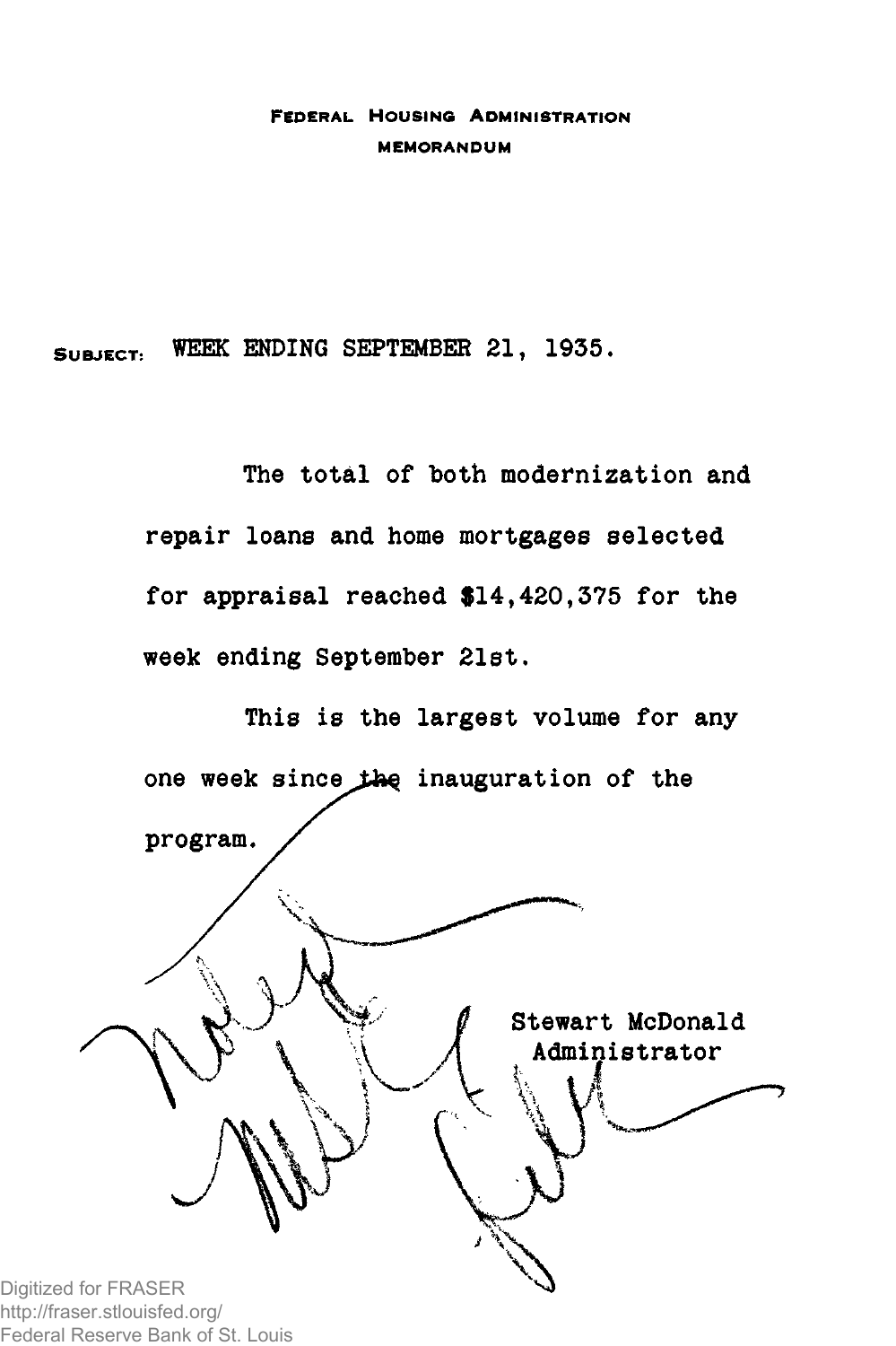## **FEDERAL HOUSING ADMINISTRATION MEMORANDUM**

September 21, 1935.

#### SUBJECT: **MONTHLY VOLUME IN TITLES I AND II**

|                                | Title I<br>Modernization<br>& Repair Notes<br>Insured | Title II<br>Home Mortgages<br>Selected for<br>Appraisal with<br>Fees Paid | <b>TOTALS</b><br>Title I Notes<br>Insured and Title II<br>Mortgages Selected<br>For Appraisal |
|--------------------------------|-------------------------------------------------------|---------------------------------------------------------------------------|-----------------------------------------------------------------------------------------------|
| 1934                           |                                                       |                                                                           |                                                                                               |
| August                         | \$<br>251,595                                         | Not in Operation                                                          | 251,595<br>\$                                                                                 |
| September                      | 3,274,425                                             | due to necessary                                                          | 3,274,425                                                                                     |
| October                        | 8,834,565                                             | legislative                                                               | 8,834,565                                                                                     |
| November                       | 9,852,992                                             | changes                                                                   | 9,852,992                                                                                     |
| December                       | 8,237,006                                             | 129,150<br>\$                                                             | 8,366,156                                                                                     |
| 1935                           |                                                       |                                                                           |                                                                                               |
| January                        | 6,582,034                                             | 2,418,390                                                                 | 9,000,424                                                                                     |
| February                       | 5,269,524                                             | 4,645,684                                                                 | 9,915,208                                                                                     |
| March                          | 7,814,722                                             | 8,991,872                                                                 | 16,806,594                                                                                    |
| April                          | 11,300,416                                            | 14,925,478                                                                | 26,225,894                                                                                    |
| May                            | 14, 415, 746                                          | 28, 362, 676                                                              | 42,778,422                                                                                    |
| June                           | 16, 154, 052                                          | 30, 332, 692                                                              | 46, 486, 744                                                                                  |
| July                           | 21,084,565                                            | 32, 712, 769                                                              | 53, 797, 334                                                                                  |
| August                         | 24,240,035                                            | 32,073,949                                                                | 56, 313, 984                                                                                  |
| September (20 days) 20,933,560 |                                                       | 16,615,015                                                                | 37,548,575                                                                                    |
| Totals Thru<br>September 20th  | \$158,245,237                                         | \$171,207,675                                                             | \$329,452,912                                                                                 |

Of the mortgages selected for appraisal under Title II, it is estimated that 29% will be rejected, and the remainder accepted for insurance. Of this remaining amount, approximately 39% will be for new construction.

> Stewart McDonald Administrator